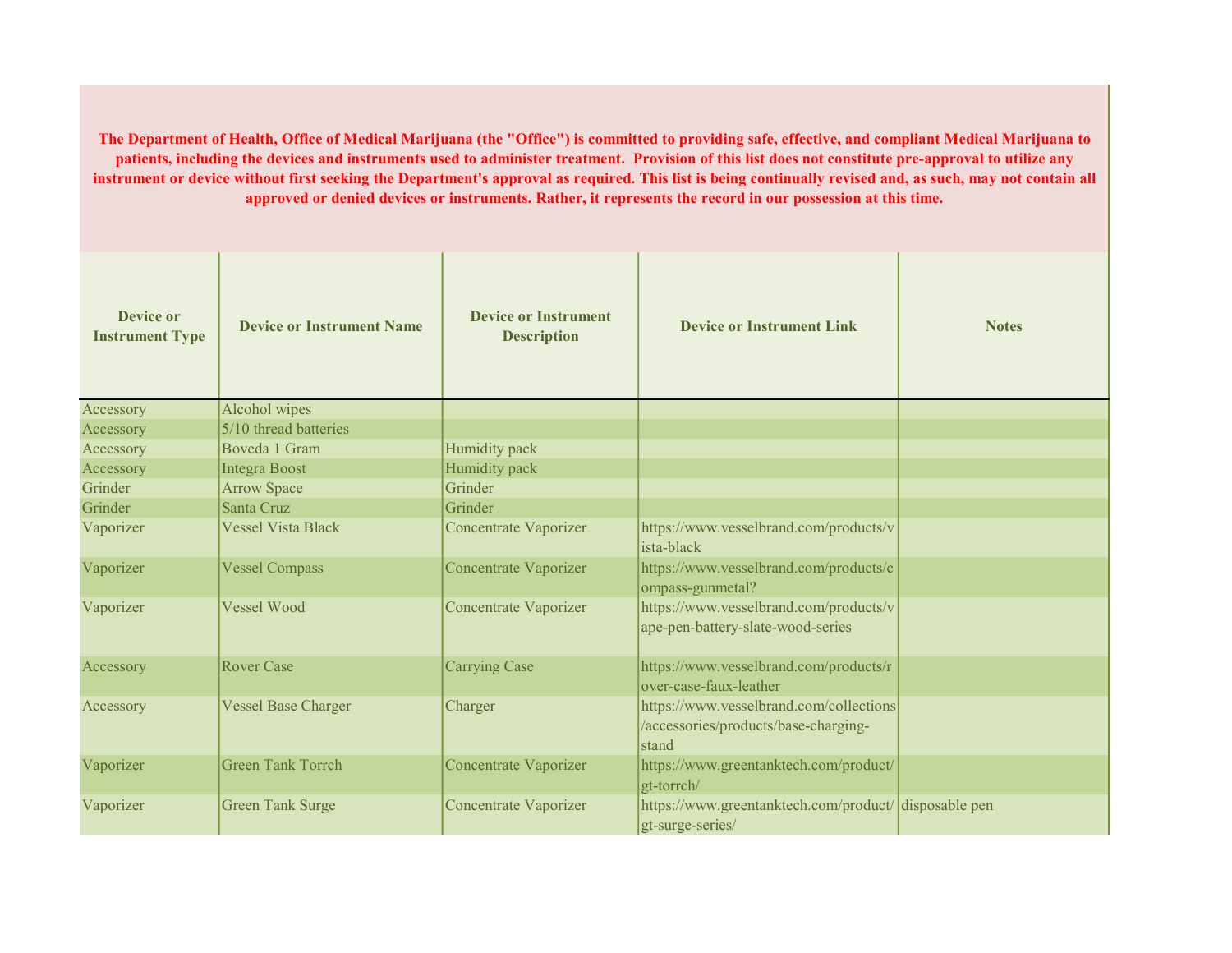| Vaporizer | Flyt Labs Lift                                 | Dry Herb Vaporizer            | https://www.flytlab.com/product/vapor-<br>systems/lift-herbal-vaporizer |  |
|-----------|------------------------------------------------|-------------------------------|-------------------------------------------------------------------------|--|
| Vaporizer | Pax Era Pro                                    | <b>Concentrate Vaporizer</b>  | https://www.pax.com/products/era-<br>pro?variant=31225270435951         |  |
| Vaporizer | Yocan iShred                                   | Dry Herb Vaporizer            | https://www.yocanvaporizer.com/produc<br>ts/yocan-ishred-vaporizer      |  |
| Vaporizer | <b>Yocan Unibox</b>                            | <b>Concentrate Vaporizer</b>  | https://www.yocanvaporizer.com/produc<br>ts/yocan-uni-box-mod           |  |
| Vaporizer | G Pen Nova                                     | Dual Purpose Vaporizer        | https://www.gpen.com/products/g-pen-<br>nova                            |  |
| Vaporizer | Pax Era                                        | Concentrate Vaporizer         | https://www.paxvapor.com/pax-era                                        |  |
| Vaporizer | Pax 2                                          | <b>Dual Purpose Vaporizer</b> | https://www.paxvapor.com/pax-2                                          |  |
| Vaporizer | Pax 3                                          | <b>Dual Purpose Vaporizer</b> | https://www.paxvapor.com/pax-3                                          |  |
| Vaporizer | <b>S6xth Sense Slim</b>                        | Concentrate Vaporizer         | http://www.s6xth.com/slim-battery/                                      |  |
| Vaporizer | <b>Vuber Pulse Battery</b>                     | <b>Concentrate Vaporizer</b>  | https://vubervaporizers.com/product/pul<br>se-battery-kit/              |  |
| Vaporizer | Migi Pro Battery                               | Concentrate Vaporizer         | https://www.migvapor.com/migi-pro-<br>battery                           |  |
| Vaporizer | <b>Bug RX</b>                                  | <b>Concentrate Vaporizer</b>  | https://www.migvapor.com/bug-rx-oil-<br>vape-pen                        |  |
| Vaporizer | Herb-e 7 Micro wax Vaporizer                   | <b>Concentrate Vaporizer</b>  | https://www.migvapor.com/herb-e-7-<br>micro-wax-vaporizer               |  |
| Vaporizer | Ooze 1100 Twist                                | <b>Concentrate Vaporizer</b>  | https://www.oozelife.com/products/1100-<br>twist-battery                |  |
| Vaporizer | Puffco Pro 2                                   | <b>Concentrate Vaporizer</b>  | https://www.puffco.com/products/puffco-<br>$pro-2$                      |  |
| Vaporizer | Puffco Plus v2                                 | Concentrate Vaporizer         | https://www.puffco.com/products/puffco-<br>plus                         |  |
| Vaporizer | Linx Vapor - Hypnos Zero (steel<br>$_{\rm on}$ | <b>Concentrate Vaporizer</b>  | https://linxvapor.com/products/hypnos-<br>zero                          |  |
| Vaporizer | Yocan - Uni                                    | <b>Concentrate Vaporizer</b>  | https://www.yocantech.com/featured ite<br>m/uni                         |  |
| Vaporizer | Yocan - Magneto                                | Concentrate Vaporizer         | https://www.yocanvaporizer.com/produc<br>ts/yocan-evolve-plus           |  |
| Vaporizer | Yocan - Evolve Plus                            | <b>Concentrate Vaporizer</b>  | https://www.yocanvaporizer.com/produc<br>ts/yocan-evolve-plus           |  |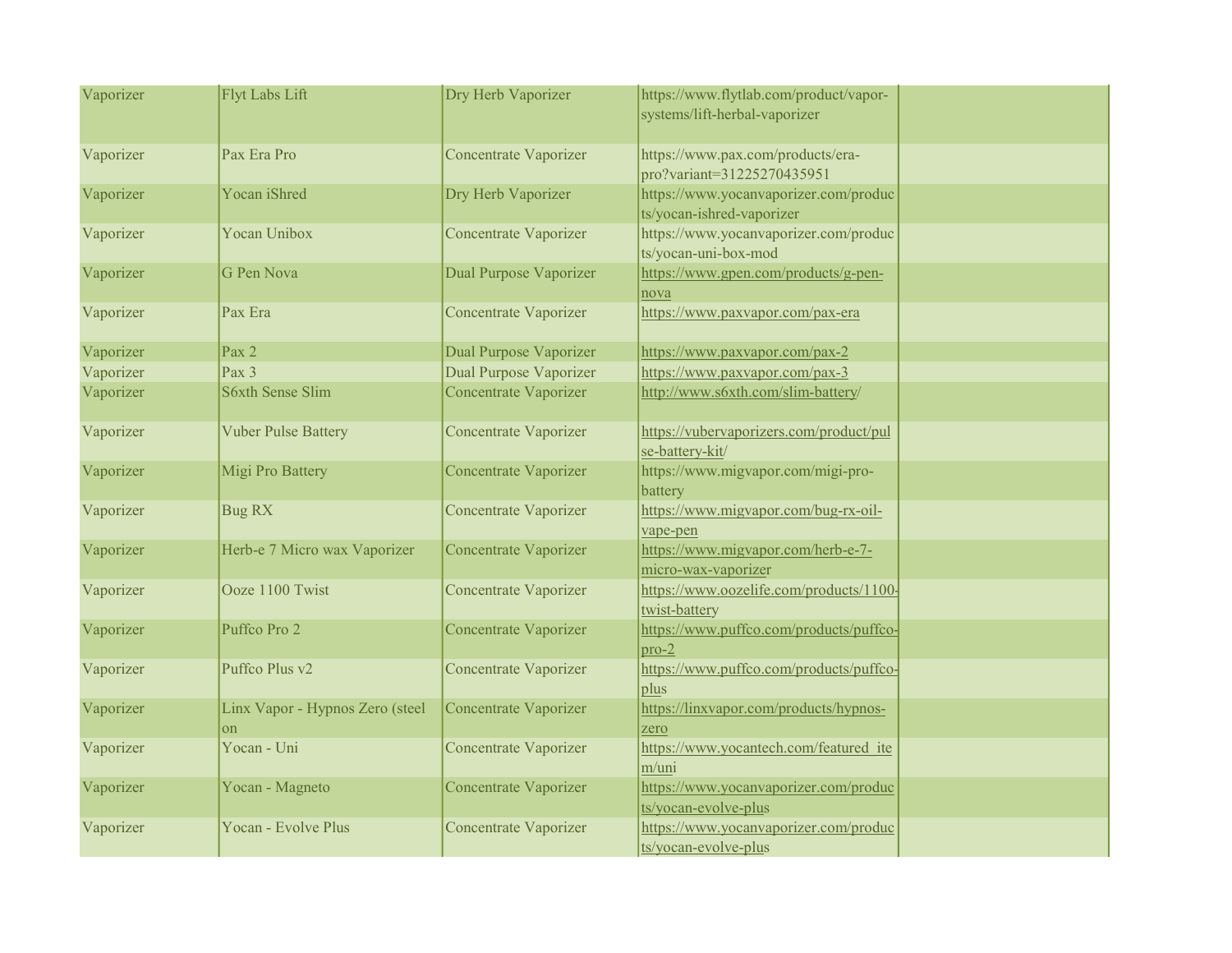| Vaporizer | Yocan Evolve V2                                     | Concentrate Vaporizer        | https://www.yocanvaporizer.com/produc<br>ts/yocan-evolve-2-0-vaporizer                                |  |
|-----------|-----------------------------------------------------|------------------------------|-------------------------------------------------------------------------------------------------------|--|
| Vaporizer | Yocan (R) Evolve                                    | <b>Concentrate Vaporizer</b> | https://www.yocanvaporizer.com/produc<br>ts/yocan-revolve-vaporizer                                   |  |
| Vaporizer | <b>CCELL Disposable Pen</b>                         | <b>Concentrate Vaporizer</b> | https://www.ccell.com/Product/DISPOS<br>ABLE/DS0103                                                   |  |
| Vaporizer | <b>CCELL DART</b>                                   | Concentrate Vaporizer        | https://www.ccell.com/Product/CARTRI<br>DGE/DART-POD                                                  |  |
| Vaporizer | <b>CCELL Palm Battery</b>                           | <b>Concentrate Vaporizer</b> | https://www.kushsupplyco.com/CCELL-<br>550mAh-Palm-Battery-Pink                                       |  |
| Vaporizer | <b>CCELL M3 Battery</b>                             | <b>Concentrate Vaporizer</b> | https://www.kushsupplyco.com/CCELL-<br>Matte-Black-350mAh-M3-Battery-with-<br>$C-Tip-100-qty$         |  |
| Vaporizer | HoneyStick Elf                                      | <b>Concentrate Vaporizer</b> | https://www.vapehoneystick.com/elf-<br>auto-draw-conceal-oil-vaporizer.html                           |  |
| Vaporizer | HoneyStick BeeMaster Twin<br>Doub                   | Concentrate Vaporizer        | https://www.vapehoneystick.com/shop/v<br>aporizers/beemester-twin-double-<br>cartridge-vaporizer.html |  |
| Vaporizer | HoneyStick Plasma GQ Wax Vape Concentrate Vaporizer |                              | https://www.vapehoneystick.com/shop/v<br>aporizers/plasma-gq-wax-vaporizer.html                       |  |
| Vaporizer | HoneyStick BeeKeeper 2.0                            | Concentrate Vaporizer        | https://www.vapehoneystick.com/shop/v<br>aporizers/the-beekeeper-thick-oil-<br>mod.html               |  |
| Vaporizer | Vireo Variable Voltage Battery                      | Concentrate Vaporizer        | https://vireohealth.com/ny/product/adjus<br>table-voltage-battery/                                    |  |
| Vaporizer | Dr Dabber Light                                     | <b>Concentrate Vaporizer</b> | https://www.drdabber.com/collections/li<br>ght-collection/products/light-vaporizer-<br>pen-bundle     |  |
| Vaporizer | Dr Dabber Aurora                                    | <b>Concentrate Vaporizer</b> | https://www.drdabber.com/pages/aurora-<br>support                                                     |  |
| Vaporizer | Dr Dabber Stella                                    | <b>Concentrate Vaporizer</b> | https://www.drdabber.com/collections/st<br>ella/products/stella-vaporizer-kit                         |  |
| Vaporizer | Hum                                                 | Concentrate Vaporizer        | https://hellohum.com/products/hum                                                                     |  |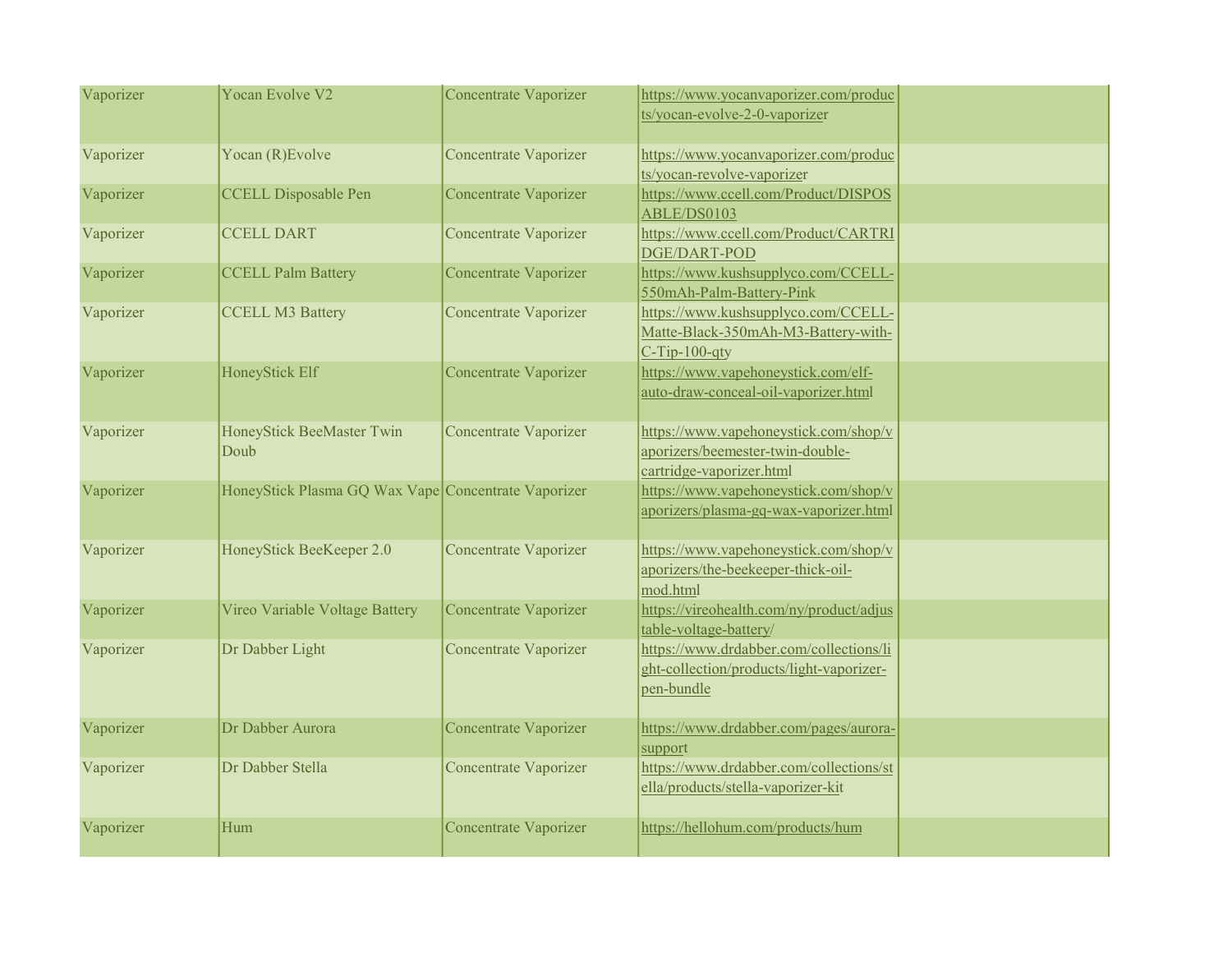| Vaporizer | Hum 2                          | <b>Concentrate Vaporizer</b> | https://hellohum.com/products/hum2                                                  |                                  |
|-----------|--------------------------------|------------------------------|-------------------------------------------------------------------------------------|----------------------------------|
| Vaporizer | Davinci IQ                     | Dry Herb Vaporizer           | https://www.davincivaporizer.com/iq-<br>vaporizer/                                  |                                  |
| Vaporizer | Davinci IQ 2                   | Dry Herb Vaporizer           | https://www.davincivaporizer.com/iq2-<br>vaporizer/                                 |                                  |
| Vaporizer | <b>Storz and Bickel Crafty</b> | Dry Herb Vaporizer           | https://www.storz-bickel.com/en-<br>us/catalog/product/view/id/385                  |                                  |
| Vaporizer | Herb-e Dry Herb Vaporizer      | Dry Herb Vaporizer           | https://www.migvapor.com/herb-e-micro-<br>vaporizer                                 |                                  |
| Vaporizer | Dray Vaporizer                 | Dry Herb Vaporizer           | https://www.migvapor.com/dray-<br>portable-vaporizer-dre                            |                                  |
| Vaporizer | AirVape XS Go                  | Dry Herb Vaporizer           | https://airvapeusa.com/products/airvape-<br>$XS-QO$                                 |                                  |
| Vaporizer | KandyPens K Vape Pro           | Dry Herb Vaporizer           | https://www.kandypens.com/k-vape-pro-<br>dry-herbal-vaporizer.html                  |                                  |
| Vaporizer | G Pen Elite                    | Dry Herb Vaporizer           | https://www.gpen.com/collections/elite/p<br>roducts/g-pen-elite-for-ground-material |                                  |
| Vaporizer | G Pen Pro                      | Dry Herb Vaporizer           | https://www.gpen.com/products/g-pen-<br>pro                                         |                                  |
| Vaporizer | G Pen Dash                     | Dry Herb Vaporizer           | https://www.gpen.com/collections/g-pen-<br>dash                                     |                                  |
| Vaporizer | G Pen Roam                     | Dry Herb Vaporizer           | https://www.gpen.com/collections/g-pen-<br>roam                                     |                                  |
| Vaporizer | Pulsar APX2                    | Dry Herb Vaporizer           | https://www.vapornation.com/pulsar-apx-Solid colors only<br>vaporizer.html          |                                  |
| Vaporizer | <b>Atmos Jump Vaporizer</b>    | Dry Herb Vaporizer           | https://www.atmosrx.com/product/jump-<br>herbal-vaporizer-pen-kit                   |                                  |
| Vaporizer | Aegis Vaporizer                | Dry Herb Vaporizer           | https://www.atmosrx.com/product/aegis-<br>dry-herb-vape                             |                                  |
| Vaporizer | Exxus Mini Vaporizer           | Dry Herb Vaporizer           | https://www.exxusvape.com/exxus-mini-<br>vaporizer-by-exxus-vape/                   |                                  |
| Vaporizer | <b>Boundless CFC</b>           | Dry Herb Vaporizer           | https://bndlstech.com/product/cfc/#                                                 |                                  |
| Accessory | Tree Trunk Storage line        | Storage containers           | https://www.treetrunk.com/                                                          | Specified that Tree Trunk's line |

of rolling trays are not approved,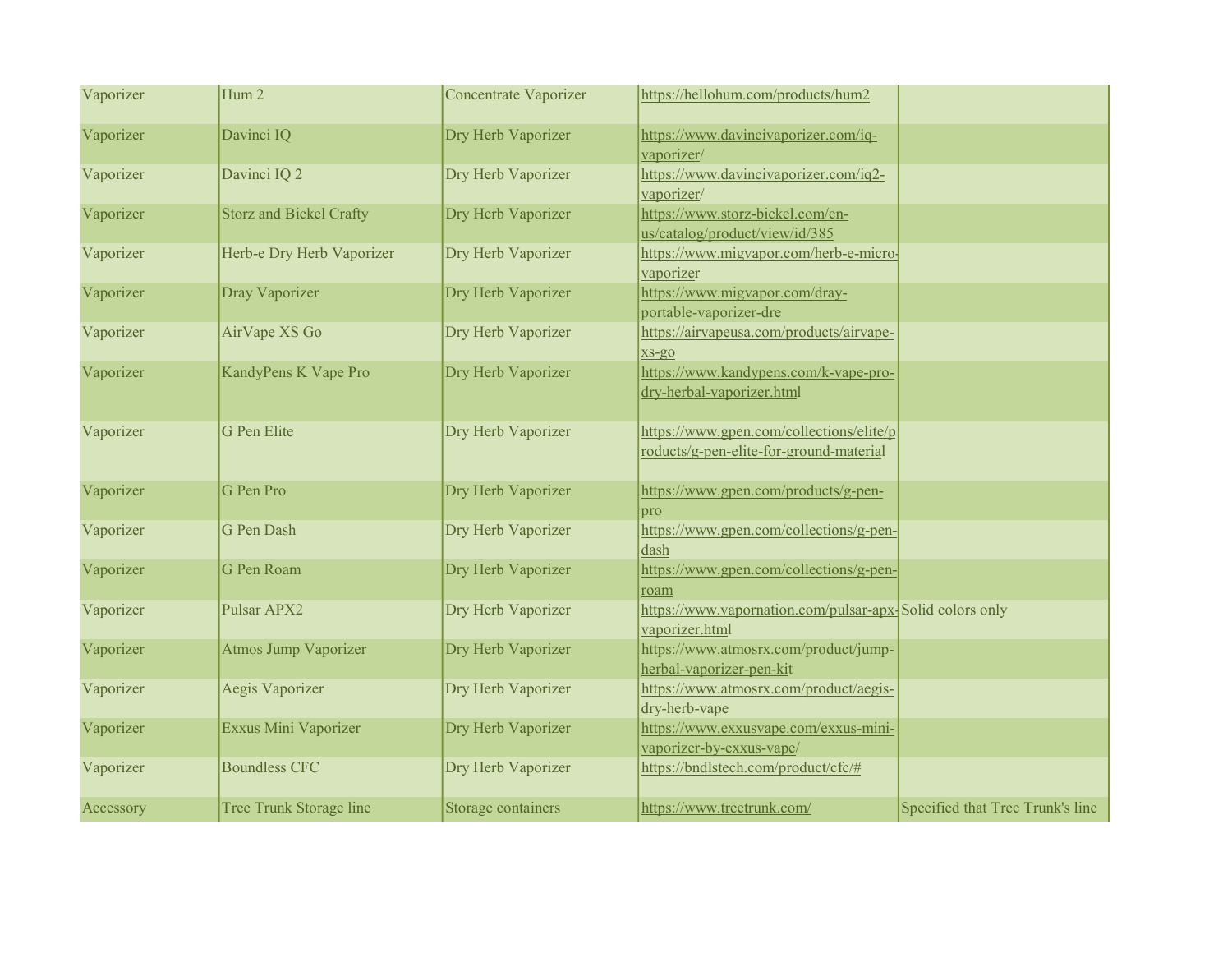| Accessory | HoneyStick Oil Recovery            | <b>Cleaning/Product Recovery</b><br>Kit | https://www.vapehoneystick.com/shop/a<br>ccessories/oil-recovery-kit.html                          |  |
|-----------|------------------------------------|-----------------------------------------|----------------------------------------------------------------------------------------------------|--|
| Vaporizer | Puffco Peak                        | Concentrate Vaporizer                   | https://www.puffco.com/products/the-<br>peak                                                       |  |
| Vaporizer | Puffco Peak Pro                    | <b>Concentrate Vaporizer</b>            | https://www.puffco.com/products/the-<br>peak-pro                                                   |  |
| Vaporizer | Maxx Battery                       | Concentrate Vaporizer                   | https://www.itsuwacig.com/liberty-v-<br>series/max-battery/                                        |  |
| Vaporizer | Mig Vapor Wasp Wax                 | <b>Concentrate Vaporizer</b>            | https://www.migvapor.com/dab-pen-<br>wasp-wax-air-vape                                             |  |
| Vaporizer | <b>Calico M1 Battery</b>           | <b>Concentrate Vaporizer</b>            |                                                                                                    |  |
| Vaporizer | <b>Yocan Evolve-D Plus</b>         | Dry Herb Vaporizer                      | https://www.yocanvaporizer.com/produc<br>ts/yocan-evolve-d-plus-vaporizer                          |  |
| Vaporizer | Yocan Evolve-D                     | Dry Herb Vaporizer                      | https://www.yocanvaporizer.com/produc<br>ts/yocan-evolve-d-vaporizer                               |  |
| Vaporizer | V Syndicate                        | Grinder                                 | https://vsyndicate.com/collections/grinde<br>rcards                                                |  |
| Accessory | Higher Standards Salt Rox          | <b>Cleaning Accessory</b>               | https://higherstandards.com/products/sal<br>$t$ - $r$ ox                                           |  |
| Accessory | Higher Standards Pipe Stix         | <b>Cleaning Accessory</b>               | https://higherstandards.com/products/pip<br>e-stix                                                 |  |
| Accessory | Higher Standards Pipe Dreamz       | <b>Cleaning Accessory</b>               | https://higherstandards.com/products/hig<br>her-standards-pipe-dreamz                              |  |
| Accessory | <b>Higher Standards Resin Rags</b> | <b>Cleaning Accessory</b>               | https://higherstandards.com/products/hig<br>her-standards-resin-rags                               |  |
| Vaporizer | <b>AVD C1 Polyresin Cartridge</b>  | <b>Concentrate Vaporizer</b>            | https://avd710.com/avd-c1-polyresin-<br>cartridge/                                                 |  |
| Accessory | MigVapor Replacement Coil          | Dry Herb Vaporizer<br>Replacement Coil  | https://www.migvapor.com/dry-herb-<br>accessories/herb-e-7micro-wax-<br>vaporizer-replacement-coil |  |
| Vaporizer | Boundless CFC 2.0                  | Dry Herb Vaporizer                      | https://bndlstech.com/product/cfc-2-0/                                                             |  |
| Vaporizer | KandyPens Crystal                  | <b>Concentrate Vaporizer</b>            | https://www.kandypens.com/crystal                                                                  |  |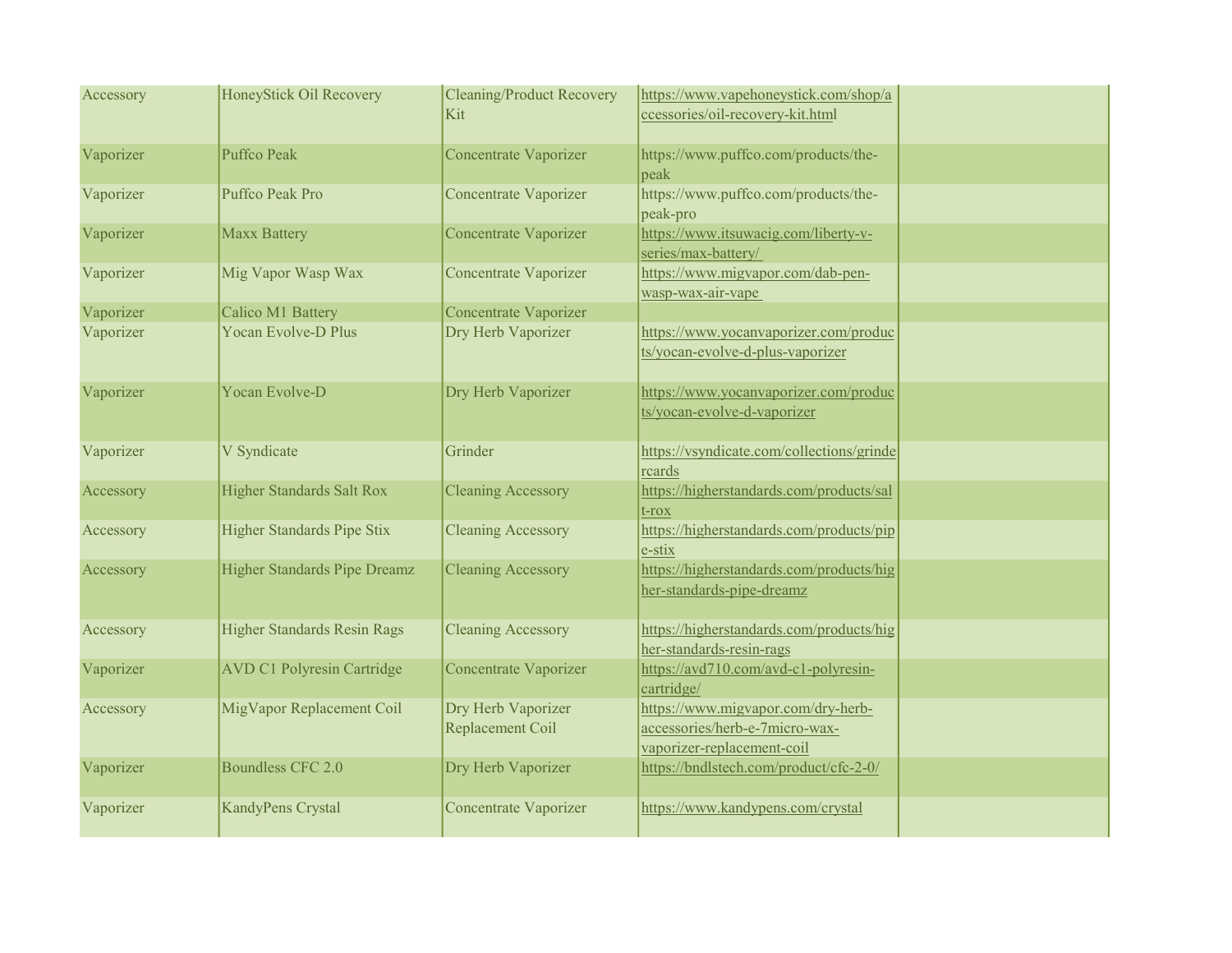| Grinder   | Custome Medium Aluminum<br>Grinder                | Grinder                                            | https://www.withlogos.com/aluminum-<br>gridner-404-4                                                            |               |
|-----------|---------------------------------------------------|----------------------------------------------------|-----------------------------------------------------------------------------------------------------------------|---------------|
| Vaporizer | Volcano Vaporizer Classic,<br>Digital, and Hybrid | Dry Herb Vaporizer                                 | https://www.storz-bickel.com/en-<br>us/volcano-hybrid<br>https://www.storz-<br>bickel.com/en-us/volcano-classic | <b>DENIED</b> |
| Vaporizer | Arizer Extreme Q Vaporizer                        | Dry Herb Vaporizer                                 | https://arizer.com/extreme-q/                                                                                   | <b>DENIED</b> |
| Vaporizer | <b>Boundless CFX Vaporizer</b>                    | Dry Herb Vaporizer                                 | https://wholesale.gnln.com/boundless-<br>cfx-vaporizer                                                          | <b>DENIED</b> |
| Vaporizer | <b>Boundless CFV Vaporizer</b>                    | Dry Herb Vaporizer                                 | https://bndlstech.com/product/cfv/#                                                                             | <b>DENIED</b> |
| Accessory | Wax Liquidizer                                    | Turns concentrates into vape<br>cartridge products | https://www.waxliquidizer.com/wholesal DENIED                                                                   |               |
| Vaporizer | Dr Dabber Boost                                   | <b>Concentrate Vaporizer</b>                       | https://www.vapospy.com/p/boost                                                                                 | <b>DENIED</b> |
| Vaporizer | <b>Focus V Carta</b>                              | <b>Dual Purpose Vaporizer</b>                      | https://focusv.com/collections/carta-<br>smart-rig                                                              | <b>DENIED</b> |
| Vaporizer | Grasshopper Titanium Vape Pen                     | Dry Herb Vaporizer                                 | https://www.grasshoppervape.com/store/ <b>DENIED</b><br>product/titanium-grasshopper/                           |               |
| Vaporizer | Flowermate V5 OS Vaporizer                        | Dry Herb Vaporizer                                 | https://flowermate.com/product/v5-s/                                                                            | <b>DENIED</b> |
| Vaporizer | <b>Boundless CF</b>                               | Dry Herb Vaporizer                                 | https://www.planetofthevapes.com/prod<br>ucts/boundless-cf-vaporizer                                            | <b>DENIED</b> |
| Vaporizer | <b>Arizer Air V2</b>                              | Dry Herb Vaporizer                                 | https://arizer.com/air2/                                                                                        | <b>DENIED</b> |
| Vaporizer | <b>PuffIt Vape</b>                                | Dry Herb Vaporizer                                 | http://www.vaporizergalaxy.com/puffit-<br>vaporizer.html                                                        | <b>DENIED</b> |
| Vaporizer | <b>Pulsar Flow</b>                                | Dry Herb Vaporizer                                 | https://www.pulsarvaporizers.com/produ DENIED<br>cts/flow-dry-herb-vaporizer                                    |               |
| Vaporizer | DaVinci Miqro                                     | Dry Herb Vaporizer                                 | https://www.davincivaporizer.com/miqr DENIED<br>o-vaporizer/                                                    |               |
| Vaporizer | Dr Dabber Switch                                  | Dry Herb Vaporizer                                 | https://www.drdabber.com/collections/s<br>witch                                                                 | <b>DENIED</b> |
| Vaporizer | <b>Arizer V Tower</b>                             | Dry Herb Vaporizer                                 | https://arizer.com/v-tower/                                                                                     | <b>DENIED</b> |
| Vaporizer | Top Vapor VP-10                                   | Dry Herb Vaporizer                                 | https://www.vaporizershop.co.uk/top-<br>$vapor-vp-100-652-p.asp$                                                | <b>DENIED</b> |
| Vaporizer | KandyPens Mini                                    | <b>Concentrate Vaporizer</b>                       | https://www.vapor.com/products/kandyp DENIED<br>ens-mini-vaporizer                                              |               |